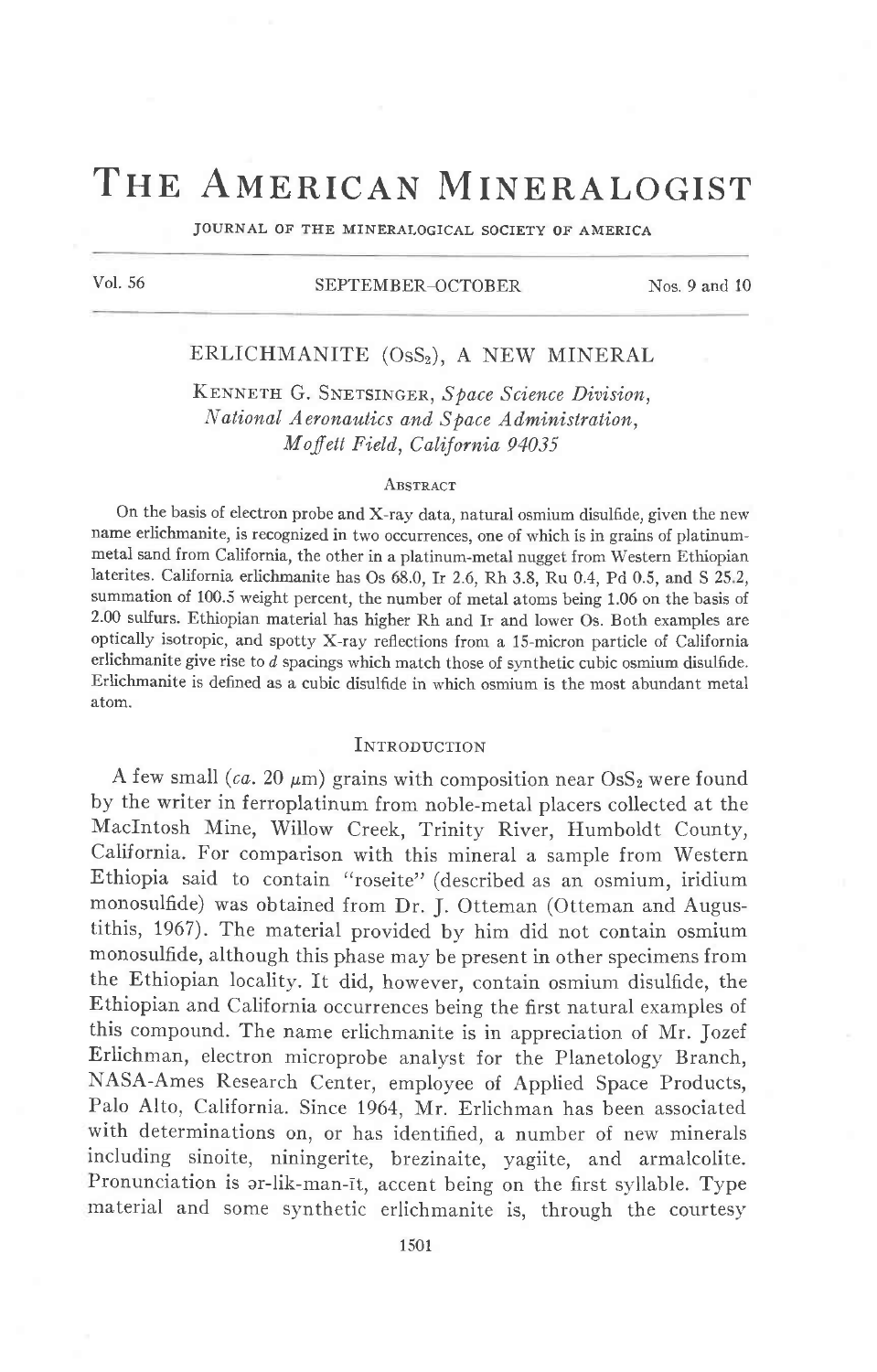of Dr. C. O. Hutton, deposited in the Mineralogy Collections, Stanford university (Stanford Research Collection Number 51965).

The examples of erlichmanite described below are nearly-pure  $\text{OsS}_2$ , but the name also applies, more generally, to cubic disulfides in which osmium is the most abundant cation, on the basis of numbers of metals. This definition, and the name, have been approved in advance of pub-Iication by the Commission on New Minerals and Mineral Names, I.M.A.

### ANALYTICAL PROCEDURE

Erlichmanite analyses were made with an electron microprobe, the ARL-EMX model. Os, Rh, Ir, Pd, Ru, and S were determined. Three alloys, each containing 90 weight percent Pt and 10 percent each of Ir, Rh, or Ru were used as standards for the determination of these metals. Pure, synthetic  $\text{OsS}_2$  was obtained from Prof. O. Knop for possible use as a standard for both S and Os. This material had been synthesized for a detailed X-ray difiraction study of the compound (Sutarno et al., 1967), and was therefore a very fine  $(<$ 200 mesh) powder. It could not be mounted or polished as received, and briquettes of the material sufiered from charging under the beam, despite heavy carbon coating. Therefore, sulfur was measured with pure synthetic galena. And Os was done with a briquette consisting of thoroughly mired, finely-divided pure Os and Pd in the following weight percents: Os 89.73, Pd 10.27. This same briquette had proven itself in previous analytical work on Os (Snetsinger, 1971). Another briquette, 70 percent Pd mixed with 30 percent KBr, was used as the standard for Pd.

Data were machine-corrected for background, drift, deadtime, mass absorption, fluorescence, and atomic number with a computer program format similar to that of J.Z. Frazer, R. W. Fitzgerald and A. M. Reid<sup>1</sup>. J. Z. Frazer's data<sup>2</sup> were used in the mass absorption calculations, while Wittry's (1964) formula, slightly modified, was applied to obtain secondary fluorescence corrections. Duncumb and Reed's (1968) backscatter-efiect results were used in the atomic number calculations.

Measurements were done at 10 kV, and  $L\alpha$  lines were used with the exception of S ( $K\alpha$ ) and Os ( $M\alpha$ ). The noble-metal alloy standards were obtained from Englehard Industries, Inc., finely divided pure Os and Pd were from Johnson, Matthey and Co., and synthetic galena was from Atomergic Chemetals, Inc.

#### **RESILTS**

Analysis of California erlichmanite is given in column 4 of Table 1, together with the formula (column 5) derived from the analysis. Steps in the calculations (columns 2 and 3) are given in order to illustrate the extent to which the data are modified by matrix-effect corrections. Analysis and formula of Ethiopian erlichmanite is given at the bottom of Table 1. Ir and Rh are present in greater amounts than the California material, and Os is correspondingly lower. Matrix effect corrections are comparable to the California mineral, and are not listed. In each mineral Pt, Re, Ag, Au, Fe, As, S, and Te were Iooked for but not found; their detection limit

<sup>1</sup> Scripps Inst. Oceanography No. 66-14 (1966)

2 Scripps Inst. Oceanography No. 67-29 (1967)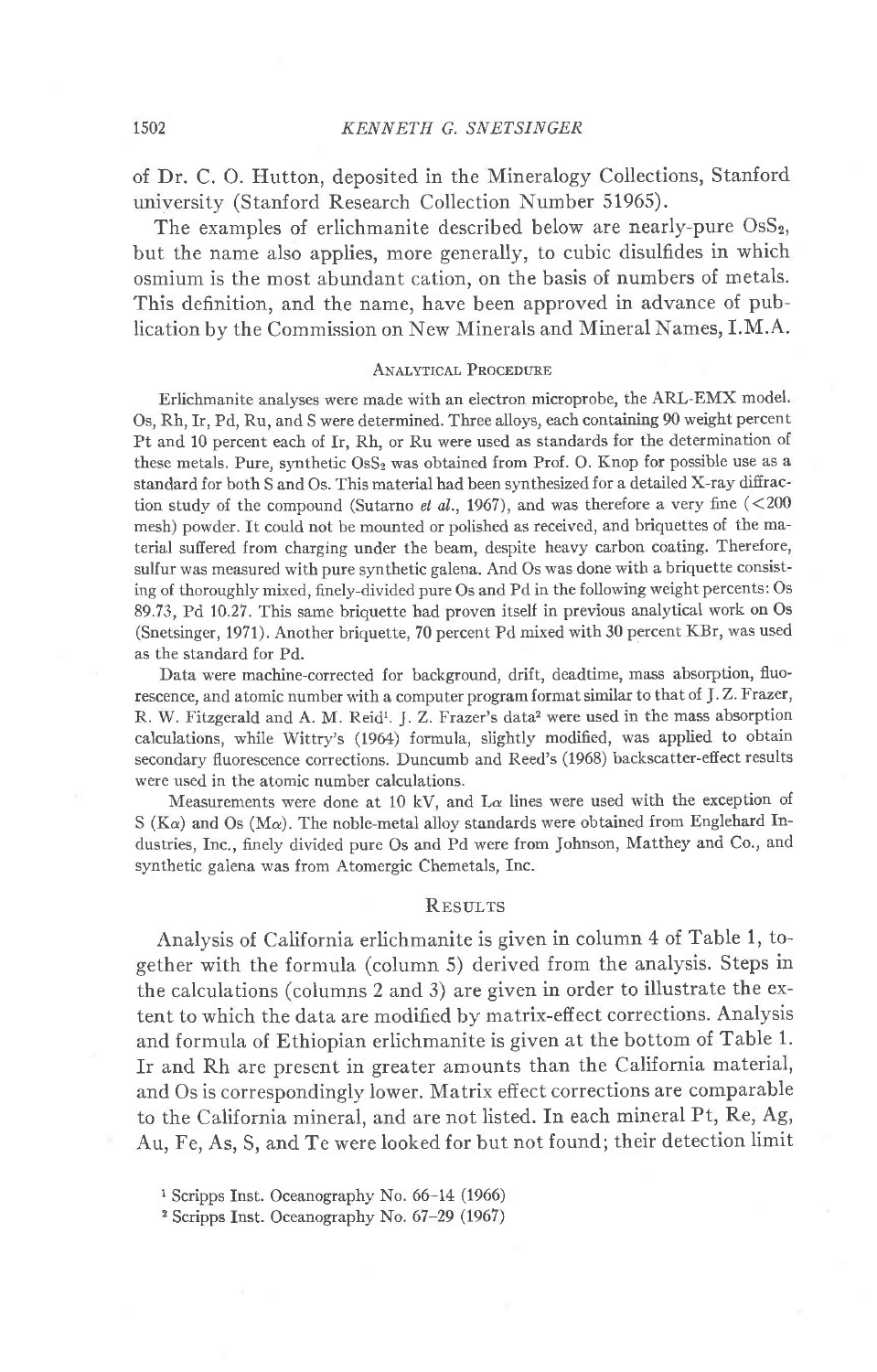| (1)            | (2)                                                       | (3)                                                                | (4)                                                                                                 | (5)                                                                              |
|----------------|-----------------------------------------------------------|--------------------------------------------------------------------|-----------------------------------------------------------------------------------------------------|----------------------------------------------------------------------------------|
| Element        | Data corrected<br>for drift,<br>background,<br>& deadtime | Data in $(2)$<br>corrected for<br>mass absorption,<br>fluorescence | Data in $(2)$<br>corrected for<br>mass absorption,<br>fluorescence, &<br>atomic number <sup>1</sup> | Formula on basis 2<br>sulfurs per unit cell,<br>calculated from data<br>in $(4)$ |
| Os.            | 57.0                                                      | 56.1                                                               | 68.0                                                                                                | 0.911                                                                            |
| Ir             | 2.0                                                       | 2.0                                                                | 2.6                                                                                                 | 0.036                                                                            |
| Rh             | 3.3                                                       | 3.2                                                                | 3.8                                                                                                 | $0.094 \& 1.063$                                                                 |
| Ru             | 0.3                                                       | 0.3                                                                | 0.4                                                                                                 | 0.010                                                                            |
| P <sub>d</sub> | 0.4                                                       | 0.5                                                                | 0.5                                                                                                 | 0.012                                                                            |
| S              | 20.2                                                      | 22.3                                                               | 25.2                                                                                                | 2.000                                                                            |
|                |                                                           |                                                                    |                                                                                                     |                                                                                  |
| Total          | 83.2                                                      | 84.4                                                               | 100.5                                                                                               |                                                                                  |
|                |                                                           | Analysis of Ethiopian Erlichmanite                                 |                                                                                                     |                                                                                  |

#### TABLE 1. ANALYSES OF ERLICHMANITE

Os 64.3, Ir 3.5, Rh 5.5, Ru 0.4, Pd 0.6, and S 25.5, summation 99.8 Structural formula:  $(Os_{0.85}Ir_{0.05}Rh_{0.13}Ru_{0.01}Pd_{0.02})S_{2.00}$ 

<sup>1</sup> Pure theoretical osmium disulfide has Os 74.8, S 25.2 weight percent.

is estimated to have been about 500 ppm under the conditions employed.

Both examples of erlichmanite are optically isotropic: careful inspection at high magnification with oil immersion of all grains available, presumably including grains of different crystallographic orientation, failed to reveal any reflection pleochroism or anisotropy under crossed polarized light. An X-ray film was obtained from a minute (15-micron) grain of California erlichmanite. Reflections were spotty, and could not in all instances be measured accurately. The d-spacings observed (Table 2), however, match those of  $\text{OsS}_2$  synthesized by Sutarno et al. (1967). They found the phase to be cubic with space group  $Pa3$  (pyrite structure). Despite the necessarily approximate nature of the  $d$ -spacing measurements of California erlichmanite, it is clear (Table 2) that the length of its cell edge cannot be greatly different from that of synthetic OsS<sub>2</sub>:  $a$ 5.6196,  $\pm$ 0.0003 Å (Sutarno *et al.*, 1967). Using this value, the calculated density of the California mineral is (assuming  $Os<sub>4</sub>S<sub>8</sub>$  in the unit cell) 9.59 g/cc, somewhat higher than what is obtained using the data of Sutarno et al. (1967; XRDF card 19-882): 9.518 gm/cc.

Oftedal (1928) and Meisel (1934) had previously synthesized OsS2 and found it to be cubic with cell edge similar to the above value.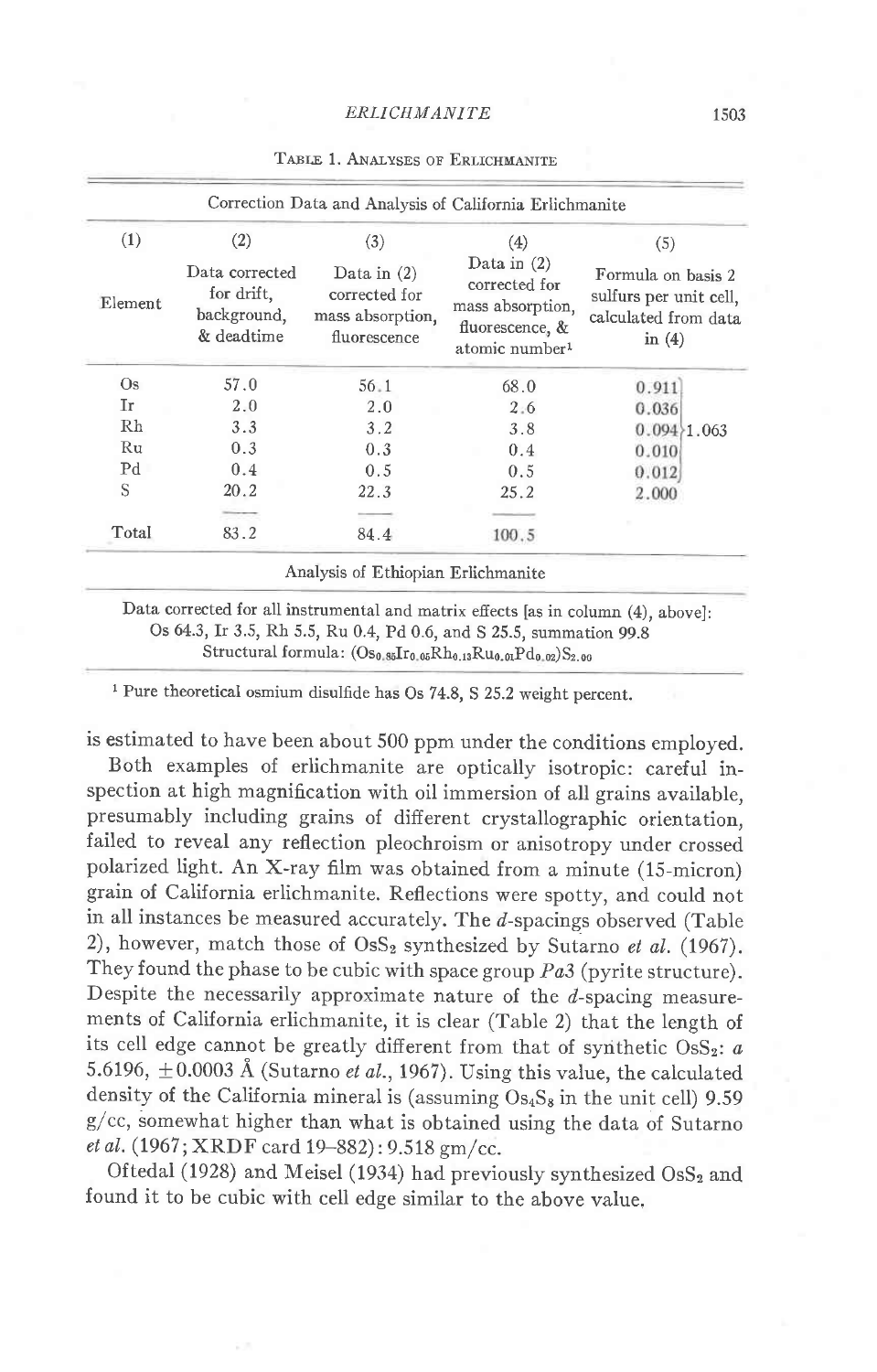|                                | <b>ERLICHMANITE</b>                         |                                       |                               |                |
|--------------------------------|---------------------------------------------|---------------------------------------|-------------------------------|----------------|
| Diffractometer data of Sutarno | et al. Film data, obtained Film data, natu- |                                       |                               |                |
|                                |                                             | (1967), as listed in ASTM card 19-882 | in present study <sup>1</sup> | ral material   |
| hk).                           | $I/I_0$                                     | $d(meas.)$ $\upbeta$                  | $d(meas.)$ $\upbeta$          | $d(meas.)$ $R$ |
| 111                            | 100                                         | 3.24                                  | 3.23                          | 3.22           |
| 200                            | 85                                          | 2.810                                 | 2.81                          | 2.80           |
| 210                            | 8                                           | 2.513                                 | 2.51                          | 2.50           |
| 211                            | 6                                           | 2.294                                 | 2.29                          | 2.28           |
| 220                            | 55                                          | 1.987                                 | 1.99                          | 1.98           |
| 221                            | $\mathcal{Q}$                               | 1.873                                 | 1.87                          | $---3$         |
| 311                            | 85                                          | 1.694                                 | 1.69                          | 1.70<br>1.62   |
| 222                            | 20                                          | 1.622                                 | 1.62                          | 1.55           |
| 320                            | $\mathbf{c}$                                | 1.559                                 | 1.555                         |                |
| 321                            | $\bar{l}_4$                                 | 1.502                                 | 1.50                          | 1.50           |
| 400                            | 4                                           | 1.405                                 | 1.404<br>1.36                 | 1.39           |
| 410, 322<br>411                | $\mathcal{Q}$<br>⊲                          | 1.363<br>1.325                        | $ -$                          | $-$            |
| 331                            | 25                                          | 1.289                                 | 1.287                         | 1.29           |
| 420                            | 25                                          | 1.257                                 | 1.256                         | 1.25           |
| 421                            | $\mathsf{S}$                                | 1.226                                 | 1.225                         | 1.23           |
| 332                            | $\mathcal{Q}$                               | 1.198                                 | 1.196                         | 1.20           |
| 422                            | 20                                          | 1.147                                 | 1.146                         | 1.15           |
| 430                            | $\mathcal{Q}$                               | 1.124                                 |                               |                |
| 431                            | $\mathcal{L}$                               | 1.102                                 |                               | $- - -$        |
| 511, 333                       | 30                                          | 1.081                                 | 1.079                         | 1.08           |
| 520, 432                       | 2?                                          | 1.044                                 | 1.042                         | 1.045          |
| 521                            | $\lhd$                                      | 1.026                                 | 1.024                         | $- - -$        |
| 440                            | 12                                          | 0.993                                 | 0.992                         | 0.996          |
| 522, 441                       | $\mathcal{Q}$                               | 0.978                                 | an berben                     | a e e          |
| 531                            | 20<br>20                                    | 0.950                                 | 0.949<br>0.935                | 0.950<br>0.934 |
| 600, 442<br>610                | $\mathcal{Q}$                               | 0.937<br>0.924                        | 0.922                         | $-111$         |
| 611, 532                       | $\overline{c}$                              | 0.912                                 | 0.910                         |                |
| 620                            | 16                                          | 0.889                                 | 0.887                         | 0.888          |
| 621, 540                       | $\ll$                                       | 0.878                                 | 0.877                         | $-$            |
| 541                            | $\mathrel{<}_{\mathrel{}}$                  | 0.867                                 | 0.869                         | $- - -$        |
| 533                            | 20                                          | 0.857                                 | 0.856                         | 0.857          |
| 622                            | 20                                          | 0.847                                 | 0.846                         | 0.845          |
| 630, 542                       | $\mathbf{c}$                                | 0.838                                 | 0.837                         | 0.835          |
| 631                            | $\overline{c}$                              | 0.829                                 | 0.828                         | $- - -$        |
| 444                            | 4                                           | 0.811                                 | 0.810                         | 0.810          |
| 632                            | ⊲                                           | 0.803                                 | 0.802                         | $- - -$        |
| 543                            | 2                                           | 0.795                                 | $---$                         | $- - -$        |
| 711, 551                       | 55                                          | 0.787                                 | 0.787                         | 0.787          |
| 640                            | 65                                          | 0.780                                 | 0.779                         | 0.780          |

TABLE 2. X-RAY DATA FOR SYNTHETIC OSS<sub>2</sub> AND FOR ERLICHMANITE

<sup>1</sup>The same 0sS<sub>2</sub> synthesized by Sutarno et al.  $(1967)$ , obtained through the courtesy of Dr. 0. Knop, was used here. The already finely-divided material was mounted in the usual way, in a camera having a 114.59 mm dia-<br>meter. Exposure was six hours using Ni-filtered Cu radiation. Intensities are similar to those listed in the second column. A film correction was made. <sup>2</sup>Data taken from a single 15-micron grain. Ni-filtered Cu radiation, 57.3 mm camera, 40 hours exposure. Intensities appear similar to synthetic OsS<sub>2</sub>, but as the pattern obtained was spotty, no attempt is made to quantify this further. A film-shrinkage correction was made. <sup>3</sup>Horizontal lines indicate missing (weak) reflections.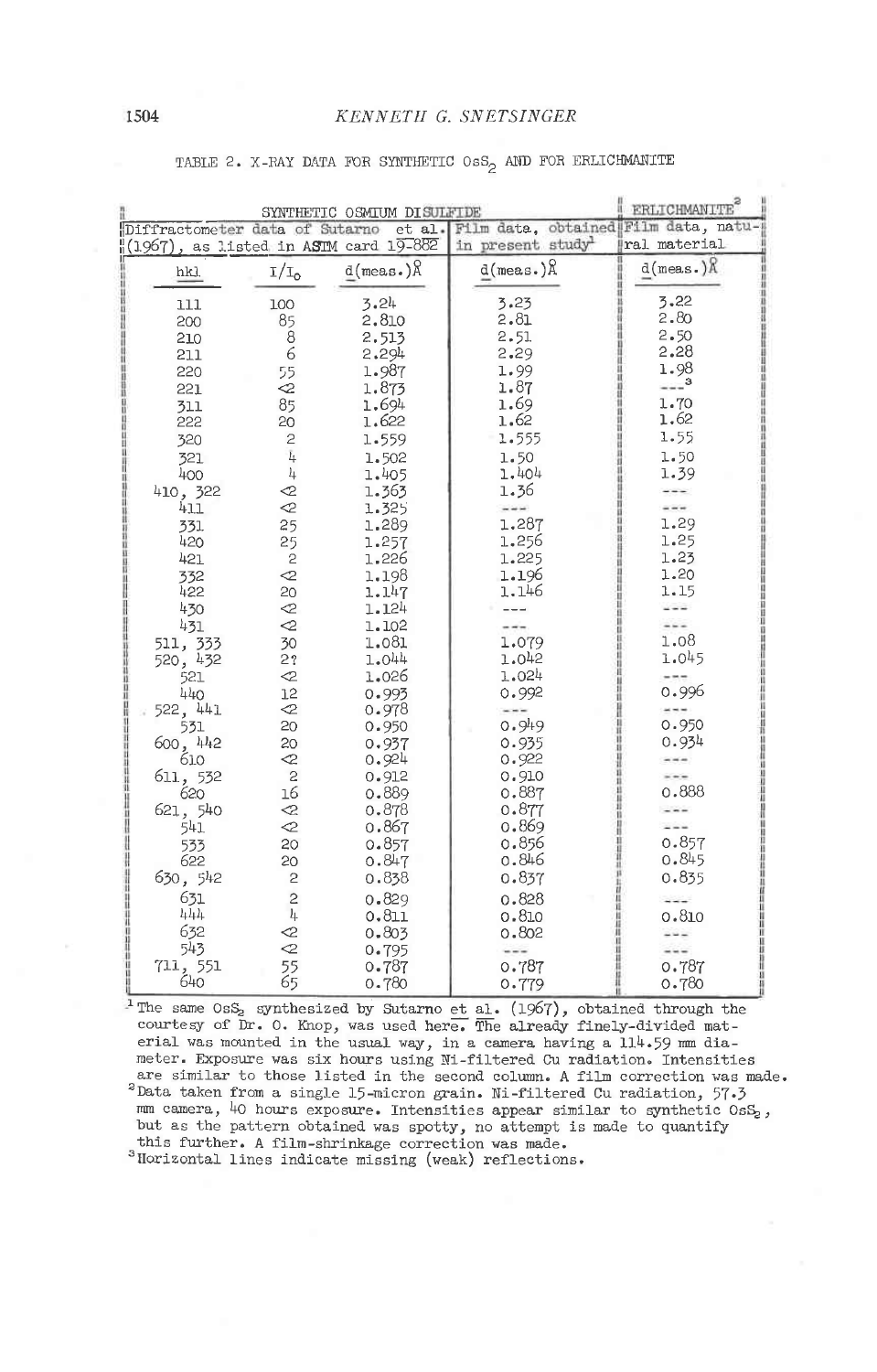#### ERLICHMANITE 1505

## **DISCUSSION**

Also associated with erlichmanite in the California occurrence are laurite  $(RuS<sub>2</sub>)$  containing 3.3 percent Os, and an intermediate, optically cubic compound having a formula close to  $(Os_{0.46}Ru_{0.42}Rh_{0.10})S_{2.00}$ . Stumpfl and Clark (1965a) have analyzed a disulfide which, on the basis of data which they themselves describe as far from satisfactory, gave Ru 33.0, Os 20.9, Ir 11.4, and S 21.4, summation 86.7 weight percent. This is roughly comparable to the above intermediate compound-but Stumpfl and Clark (1965a) note their mineral is optically anisotropic and even shows twinning; they state that "partial replacement of ruthenium in a laurite-type mineral by osmium and iridium obviously resulted in a Ioss of cubic symmetry" (Stumpfl and Clark, 1965a, p. 938). This would be unusual in view of the cubic state of erlichmanite and the intermediate compound associated with it. Stumpfl and Clark's material may not, however, be a single phase. Knop (1965) thinks it may be a mixture of laurite and siserskite. For more discussion of this, see Stumpfl and Clark (1965b) and Leonard et al. (1969, 1330-1331).

Otteman and Augustithis (1967) named "roseite" and assigned to it the formula (Os, Ir)S on the basis of limited electron probe data. They observed "roseite" was cubic optically. No analytical data were given for Os or Ir, and S was estimated at 15 percent with the comment that "an accurate correction for the measured values of S was not possible due to Iack of dependable mass absorption coeffcients." Fleischer (1967) has suggested that "data on 'roseite' are inadequate to justify a name, especiallv in the absence of X-ray data. In addition, the name roseite (Dana, 6th Ed., p. 668) has been in use since 1879 for a vermiculite-like pseudomorph." In 1968 "roseite" was disapproved by the I.M.A. Commission on New Minerals and Mineral Names. The supposedly "roseite" bearing platinum specimen sent to the present writer by Dr. Otteman did not contain osmium monosulfide: it is difficult to be sure from their data that Otteman and Augustithis (1967) were not in fact analyzing erlichmanite. The monosulfide may, however, have been present in the osmiridium samples studied by Otteman and Augustithis, where it apparently occurs more typically; the example sent to the writer was of "roseite" in ferroplatinum.

#### **ACKNOWLEDGMENTS**

Mr. Thomas E. Gay, Senior Geologist, California Division of Mines and Geology, kindly supplied the California platinum sand; it has catalogue number 19137 in the State collections at San Francisco. Dr. O. Knop, Department of Chemistry, Dalhousie University, Halifax, Nova Scotia, Canada, provided pure synthetic OsS<sub>2</sub> for X-ray comparison and possible electron probe standardization. The Western Ethiopian platinum sample, from the